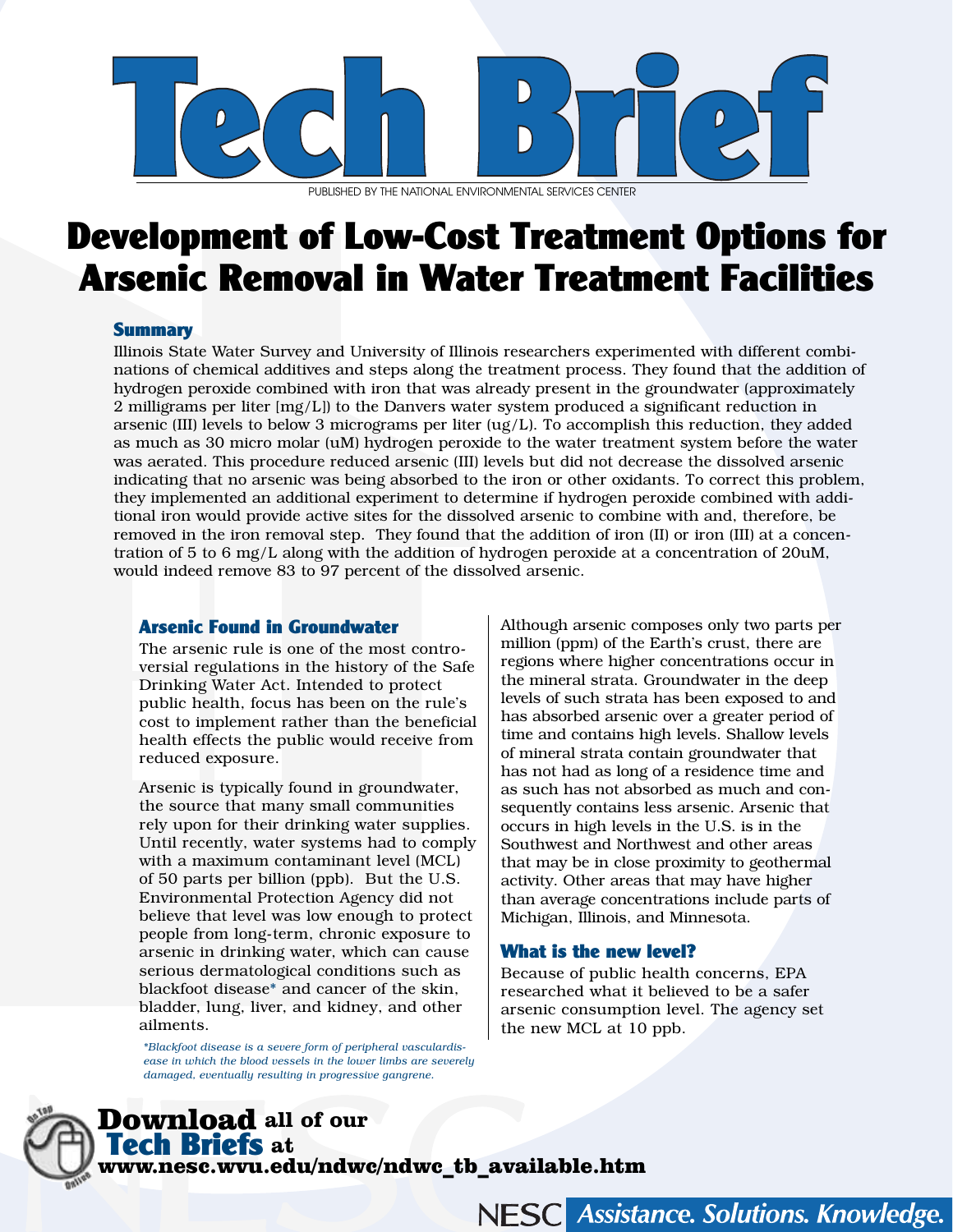Unfortunately, drinking water from many small water systems continues to exceed this MCL. Problems arise because many of these systems do not have the funds to pay for additional treatment costs. Because of this situation, the Midwest Technology Assistance Center (MTAC) for Small Public Water Systems funded research to help small communities meet the new standard.

# Team Researches Removal Method

A research team at the Illinois State Water Survey and the University of Illinois proposed to develop an inexpensive treatment option for arsenic removal, suitable particularly for small community water systems. The team came up with some very interesting results. By extending and optimizing a reaction that already occurs during iron removal at many drinking water treatment plants, they remarkably improved arsenic removal, while increasing chemical costs only slightly and requiring no large capital equipment costs.

The premise of this project was that 1) the iron already present in the water could be used in conjunction with hydrogen peroxide to produce a strong agent to oxidize arsenic to a form that is easier to remove, and 2) that by manipulating the chemistry, the process could be optimized for arsenic removal.

The Fenton reaction, in which hydrogen peroxide and iron combine to form a strong oxi-



dizing agent called hydroxyl radical, was discovered by H.J.H. Fenton in 1894. This reaction occurs naturally during aeration treatment of groundwater containing iron, and forms hydrogen peroxide as an intermediate. Hydroxyl radical reacts quickly with arsenic (III) changing it to arsenic (V), which is much less toxic and adsorbs more completely to iron as it precipitates during iron removal. When the iron precipitate is removed by filtration, the arsenic is removed with it.

Many water systems already have such treatment procedures in place for iron removal because of aesthetic issues such as taste and laundry staining. Typically, systems that

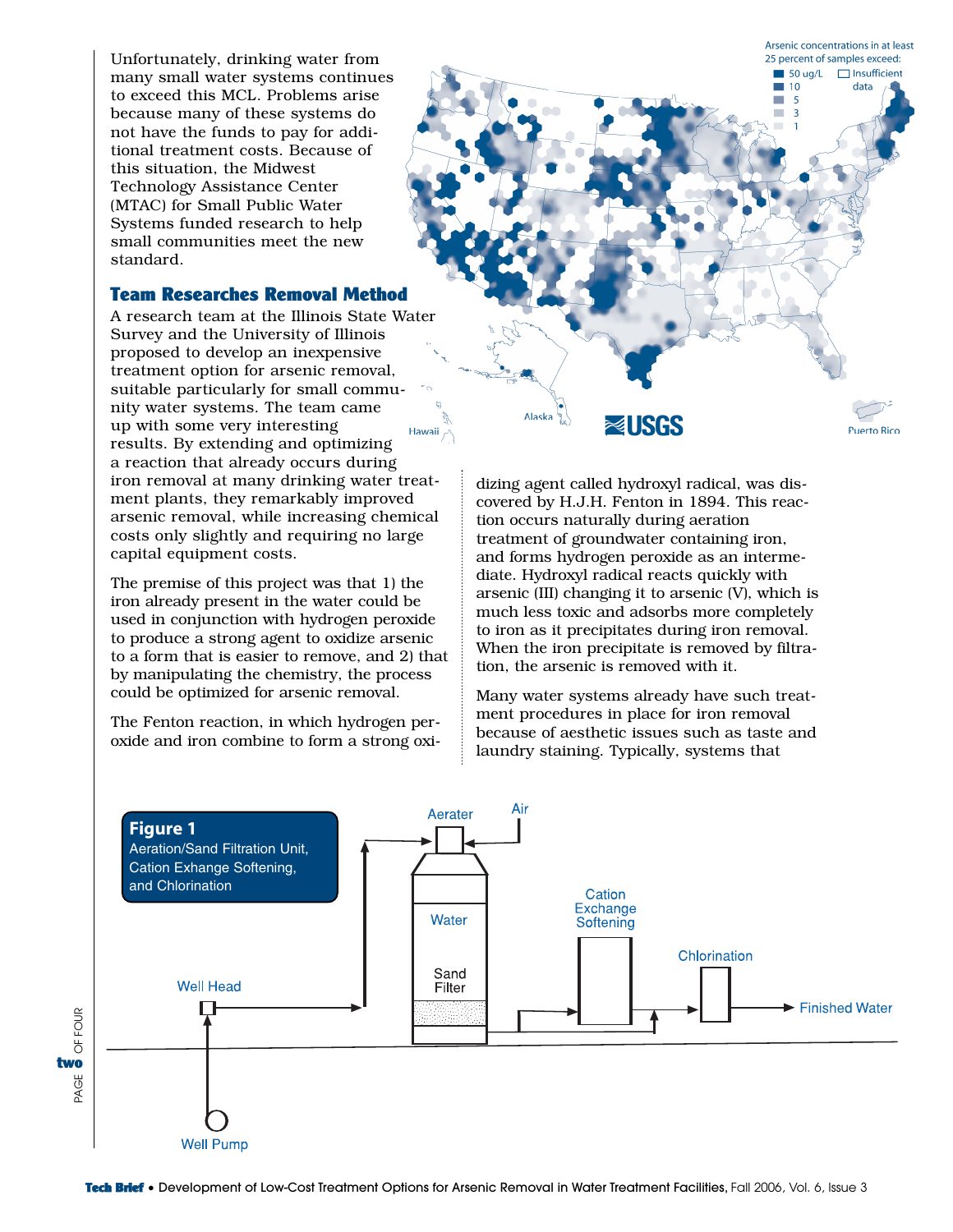$4.922$ 

# How does arsenic affect humans?

Arsenic exists in groundwater in two forms, arsenic (III) and arsenic (V). Studies have shown that the toxicity of arsenic (III) is several times greater than arsenic (V). The body's gastrointestinal tract will absorb arsenic in either form. The arsenic enters the bloodstream and initially accumulates in the liver, spleen, kidney, and gastrointestinal tract. Clearance or detoxification from these tissues is rapid via a series of oxidative-reduction reactions that terminates in the arsenic being methylated or changed into dimethylarsenoic acid. This methylation process is the body's principal mechanism for detoxification. The methylated arsenic form is less toxic and easily excreted via the kidneys as urine. Two to four weeks following exposure any remaining arsenic found in the body is found in kinetin-rich tissues such as the skin, hair, and nails.

Methylation efficiencies in humans appear to decrease at high doses of arsenic or if exposed to chronic doses. The body has a limited capacity to detoxify a quantity of arsenic that enters the body. When the body reaches that point arsenic is retained and is stored in soft tissues and in the cellular components of those tissues. One of the most striking effects of this accumulation is the significant interference that arsenic causes with enzyme reaction systems, especially with the cell's energy production mechanisms that occur in the mitochondria.

Cell respiration or the breakdown of cellular glucose to form carbon dioxide, water and adenosine triphosphate (ATP is a high energy producing compound) occurs in a cell component called the mitochondria. The process of respiration is performed by many enzymatic reactions and arsenic toxicity interferes with this process. Arsenic (III) has the propensity to bind to sulfur containing enzymes. In doing so, the arsenic-sulfur binding site results in a structural deformation that incapacitates the enzyme. This binding can occur with any number of enzymes along the pathway, which contain sulfur and once incapacitated, the pathway process will not go forward and high-energy compounds are no longer formed.

Arsenic (V) will substitute for phosphorus (P) ion in many biochemical reactions, especially in the formation of high- energy ATP. This results in a breakdown of high-energy compounds and an overall loss of cellular energy. This disruption of the high-energy pathways limits the availability of cellular energy. Without the energy to allow the cell to perform its functions, the tissue composed of these cells slowly becomes nonfunctional over time, resulting in the neurological and physiological impairments and disabilities attributed to arsenic poisoning.

have high concentrations of iron can remove up to 25 percent of total arsenic during standard aeration processes. However, previous research had shown that more of the hydroxyl radical is produced using hydrogen peroxide than with aeration alone, which would be helpful to arsenic removal.

Hydrogen peroxide had been tried as a treatment chemical prior to this study, but usually at levels that were too high to be cost-effective for a small system. This experiment showed, however, that the combination of low doses of hydrogen peroxide and iron added to groundwater before it was aerated was capable of oxidizing most of the arsenic (III) in Danvers, Illinois, groundwater and reducing total arsenic from approximately 40 ppb to less than 5 ppb in batch, laboratory flow, and pilot-scale flow experiments (compared to 30 ppb remaining after normal iron removal) in groundwater with a high level of dissolved organic carbon. The estimated chemical costs for this treatment totaled about 7 cents per one thousand gallons of treated water.

What they found in this study was that not only was the iron/arsenic ratio critical to arsenic removal, but the hydrogen peroxide concentration was as well. In addition, the researchers found that supplementing the iron already in the water increased the adsorption of arsenic to iron. They also found that arsenic removal is more efficient when hydrogen peroxide is added to the anoxic groundwater. The researchers wanted to be careful not to expose the water to oxygen, because oxygen could use up the dissolved iron before it could react with hydrogen peroxide.

The researchers set up a pilot plant that simulated the treatment plant at Danvers, Illinois, to use as an example, because this municipal system was already set up to remove iron, and used water that was expected to be difficult to treat, providing a more difficult challenge for the treatment process. Danvers is a small community of about 1,100 people in central Illinois, near Bloomington, that draws its raw water from the Mahomet Aquifer.

B  $\Omega$ 

OF 70<br>등

three